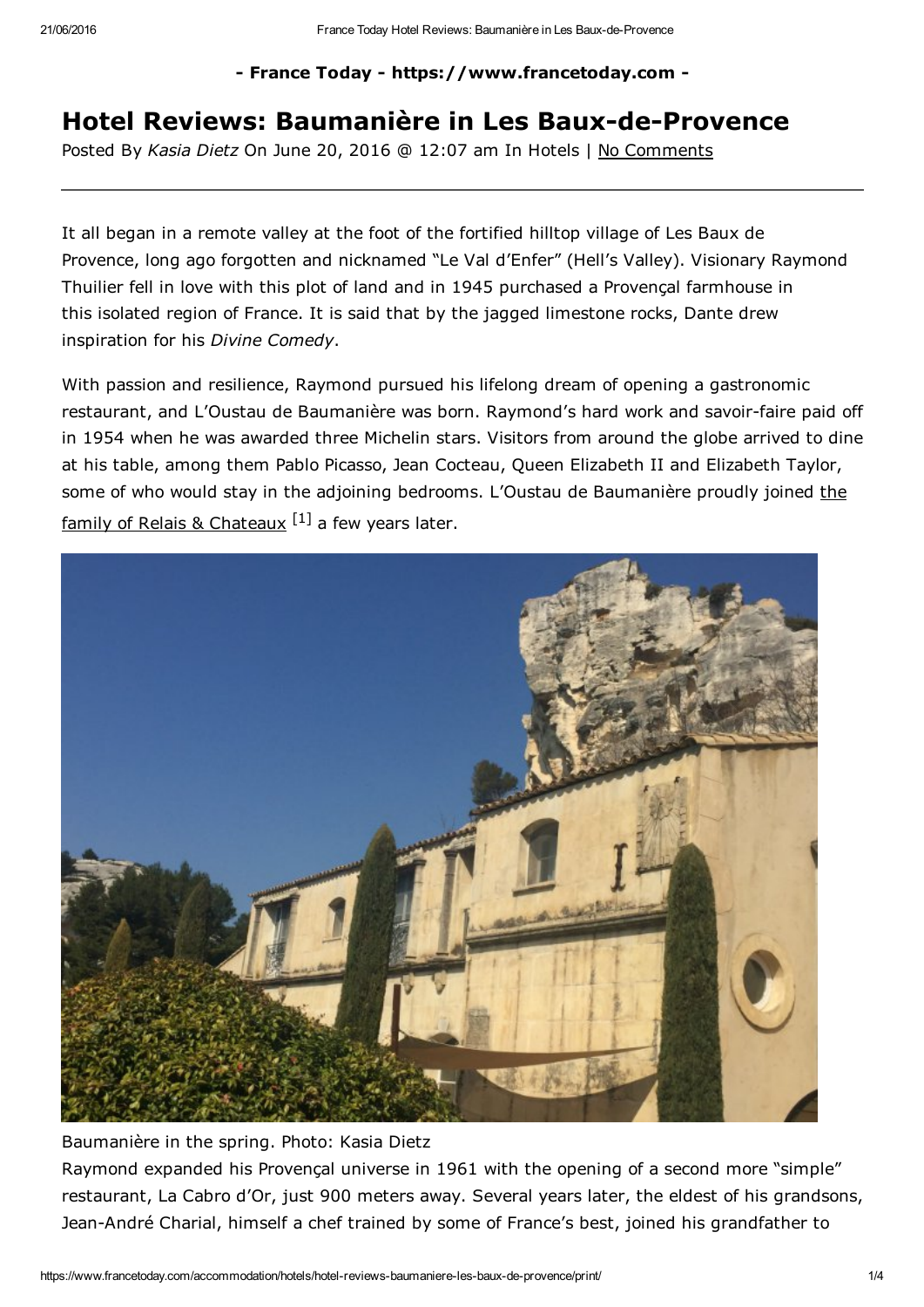share, and in time, to continue the family legacy.

In 2015, at the helm of Jean-André and his wife Geneviève, Baumanière Les Baux de Provence celebrated its 70th anniversary. Spanning five buildings, each revealing a unique ambiance, there's a total of 55 spacious rooms and suites decorated with old charm and modern amenities, some rooms decorated by Geneviève herself.

Upon meeting Mr and Mrs Charial, you immediately feel welcome, as their home becomes yours. Taking a walk through the premises, I admired the ample landscape with several pools and a new spa. At the luxurious 500m2 spa, I discovered beauty products made with local olives; certainly a massage was in order. With so much attention to detail combined with the marriage of comfort and elegance, you can sense Jean-André and Geneviève's deep affection for their family estate. As I sat in my private garden watching the light change over the Alpilles, I imagined the many lives that passed through this very land. I felt grateful to be one of them.



Jean-André Charial and his wife Geneviève, owners of the hotel. Photo: Kasia Dietz. Over a Michelin two-starred lunch at L'Oustau de Baumanière, where young and innovative chef Glenn Viel was given reign in the kitchen in March 2015, I had the pleasure of speaking with the proprietors themselves. Jean-André spoke about his affection for Italy, favourite French dishes, and how he grows many of the vegetables in his own greenhouses, of which I was later given a tour. He also presses his own **[olives](http://www.francetoday.com/culture/made_in_france/golden-green-elixir/)** <sup>[2]</sup>, many of which were served at lunch along with his olive oil. Geneviève too charmed me with her grace and easy manner.

The next day I walked the 15 minutes to Les Baux de Provence, falling for this charming village with its breathtaking views. I eagerly returned to Baumanière in time for the late afternoon sun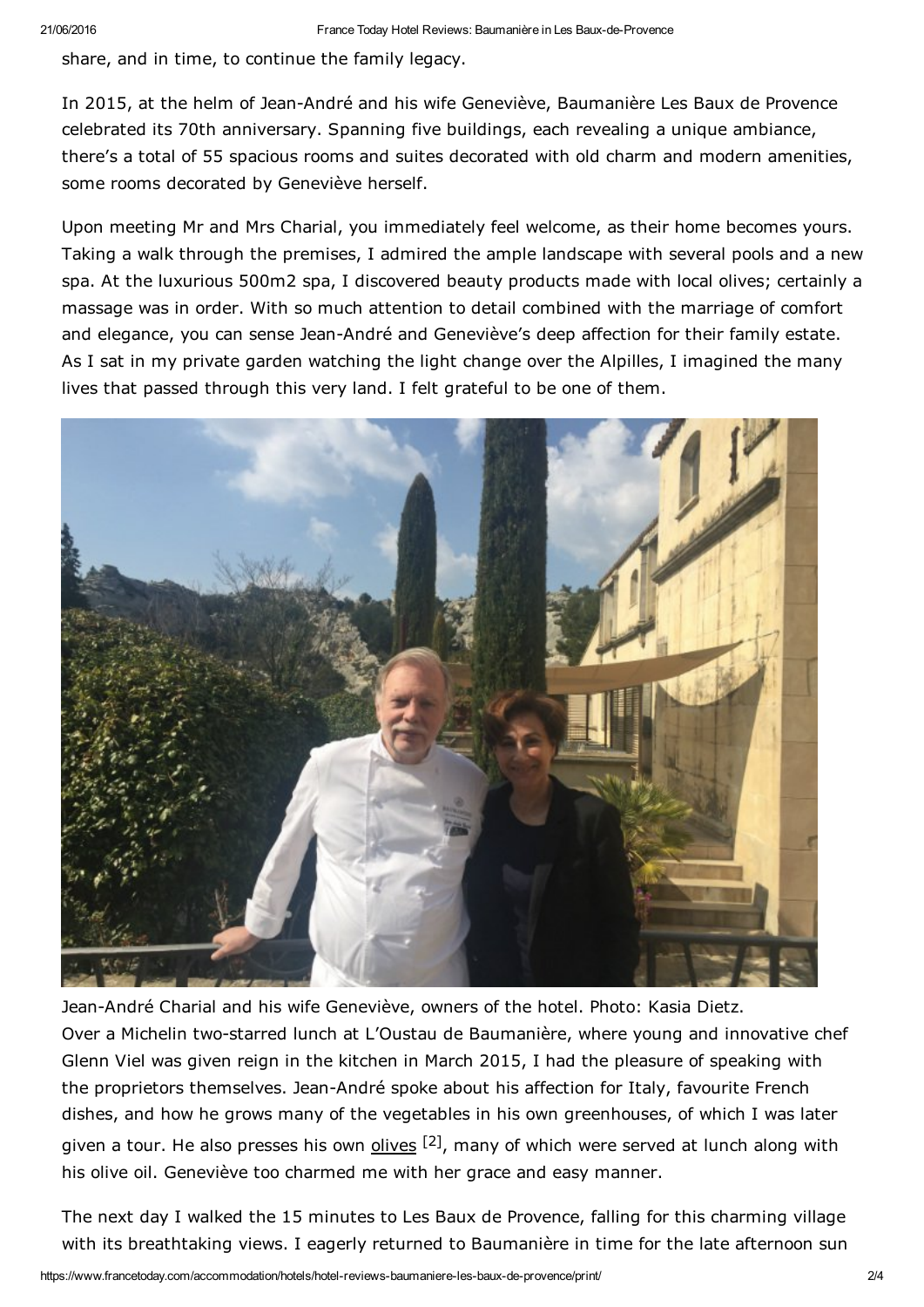and a glass of rosé. As the time passed and I became better acquainted with the enchanting landscape, I understood that what was once considered Hell's Valley, was actually a little piece of heaven.



courtesy of l'Oustau de Baumanière



courtesy of l'Oustau de Baumanière  $\underline{0}$  [3]

Article printed from France Today: https://www.francetoday.com